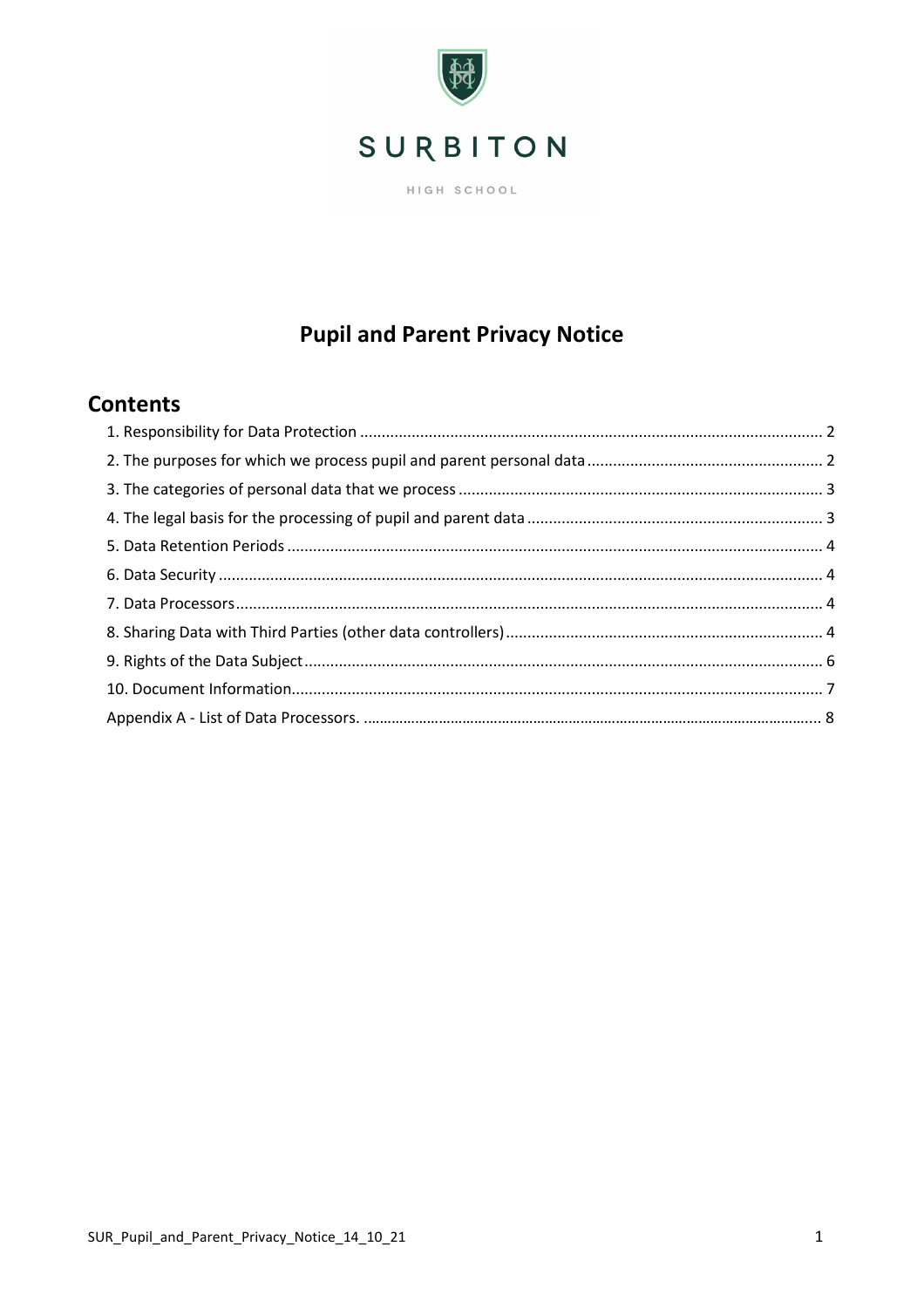

HIGH SCHOOL

This notice is intended to provide information about how the School will use or "process" personal data about individuals including current, past and prospective pupils and their parents, carers or guardians, and host families (referred to in this notice as "parents").

## <span id="page-1-0"></span>**1. Responsibility for Data Protection**

The data controller for personal information held by Surbiton High School is United Church Schools Trust (UCST). UCST is registered with the Information Commissioner's Office (ICO). The registration number is Z533407X.

The Data Protection Officer for UCST is Alison Hussain. They are responsible for ensuring that UCST complies with Data Protection Law. They can be contacted on [company.secretary@unitedlearning.org.uk](mailto:company.secretary@unitedlearning.org.uk) or 01832 864538.

Marinke Overwater is responsible for ensuring that the School complies with UCST's policies and procedures in relation to Data Protection. They can be contacted on [data.protection@surbitonhigh.com](mailto:data.protection@surbitonhigh.com)

## <span id="page-1-1"></span>**2. The purposes for which we process pupil and parent personal data**

Surbiton High School and UCST collect, create and hold personal information relating to our pupils and may also receive information about them from their previous school, local authority and/or the Department for Education (DfE). We also collect and hold personal information about our pupils, parents and carers. We use this personal data to:

- Provide education services (including SEN), career services and extra-curricular activities to pupils and to monitor pupils' progress and educational needs.
- To safeguard pupils' welfare and provide appropriate pastoral (and where necessary, medical) care.
- To enable pupils to take part in national or other assessments, and to publish the results of public examinations or other achievements of pupils at the School.
- To maintain relationships with alumni and the School community.
- For the purposes of management planning and forecasting, research and statistical analysis and to enable UCST to monitor the School's performance.
- To monitor use of the School's IT systems in accordance with the School's Responsible Use Policy.
- To receive information about current and prospective pupils from any educational institution that they attended, including academic records, references and information relating to outstanding fees or payment history.
- For the purposes of pupil selection and to confirm the identity of prospective pupils and their parents.
- To make use of photographic images of pupils in School publications and on the School website in accordance with the School's Child Protection (Safeguarding) Policy.
- To raise invoices and process payments in accordance with the School's terms and conditions.
- For security purposes, and for regulatory and legal purposes (for example child protection and health and safety) and to comply with its legal obligations.
- To receive reports from any external bodies who may be working with pupils.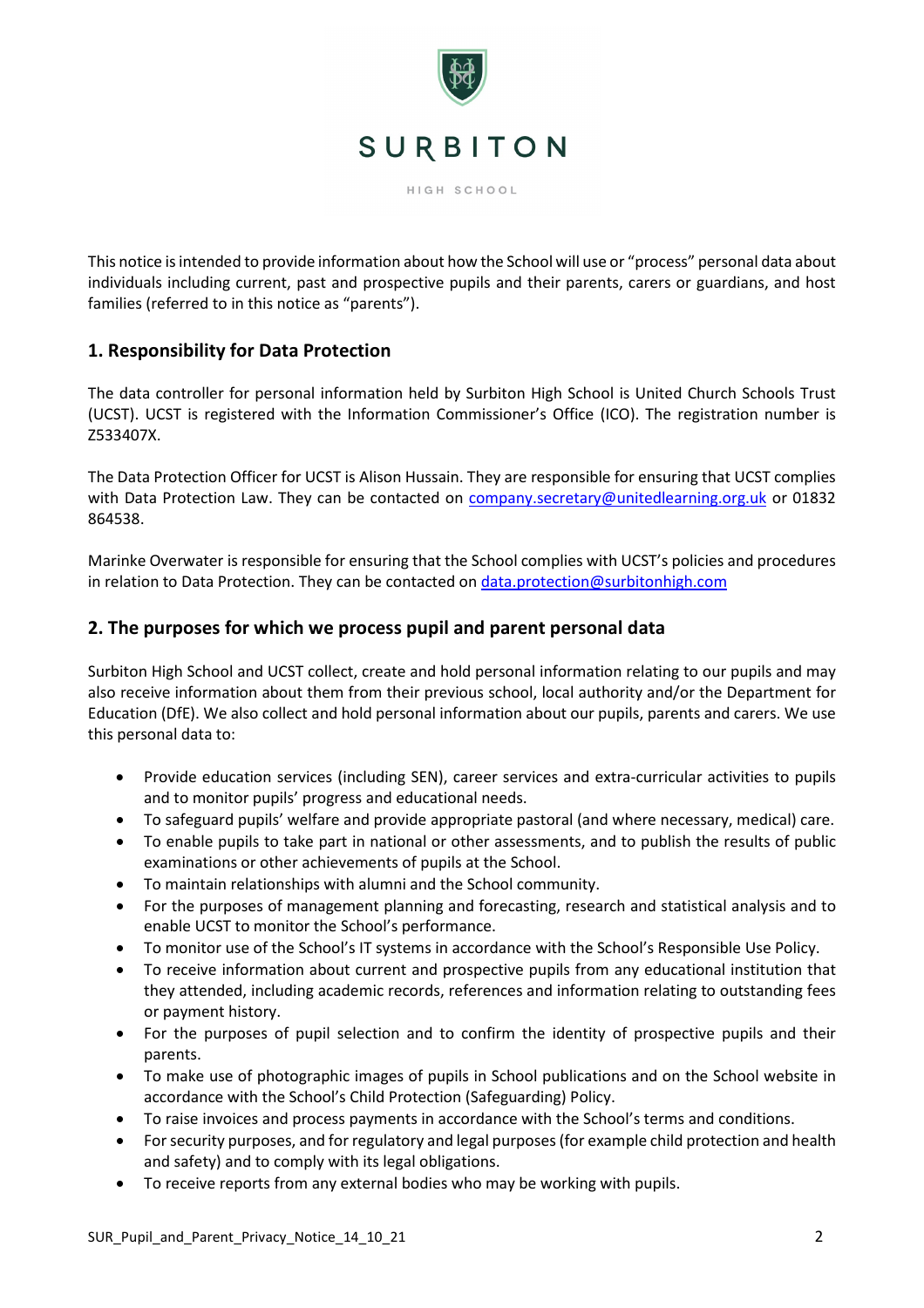

#### HIGH SCHOOL

- Where otherwise reasonably necessary for the School's purposes, including to obtain appropriate professional advice and insurance for the School.
- To comply with our obligation as a UK Visas and Immigration Licenced Sponsor to ensure that every pupil has permission to be in the UK.
- To provide information about the activities of the School including by sending updates and newsletters by email and post.
- To organise trips and visits both in the UK and abroad.
- To determine the outcome of bursary applications and decide what level of bursary, if any, will be awarded.

### <span id="page-2-0"></span>**3. The categories of personal data that we process**

The types of personal data processed by the School will include:

- 1. Names, addresses, telephone numbers, email addresses and other contact details.
- 2. Academic records and assessment results, including examination scripts and marks.
- 3. Attendance information, behavioural records, any exclusion information.
- 4. Child protection records (where applicable).
- 5. References given or received by the School about pupils and information provided by previous educational establishments and / or other professionals or organisations working with pupils
- 6. Where pupils go after they leave the School.
- 7. For pupils enrolling for post-14 qualifications, the Learning Records Service will give us the unique learner number (ULN) and may also give us details about previous learning or qualifications.
- 8. Images captured of the pupils during their time at School, including by the School's CCTV system (in accordance with the School's CCTV Policy).
- 9. Fee payers' bank details.
- 10. Passport and visa details (where applicable) or other evidence of the pupil's right to live in the UK.
- 11. In the case of bursary applications, we will receive an assessment from Bursary Applications Limited regarding parent lifestyle and financial circumstances.
- 12. Personal characteristics such as a pupil's ethnic group, religious beliefs, any special educational needs they may have and any relevant medical information.

## <span id="page-2-1"></span>**4. The legal basis for the processing of pupil and parent data**

The legal basis for processing the personal data listed in points 1-12 above are:

- To enable us to fulfil the terms of our contract with you.
- To comply with our legal obligations.
- Where the processing is necessary for the purposes of Surbiton High Schools and/or UCST's legitimate interests.

Information relating to racial or ethnic origin, religious beliefs or health (point 12) will only be processed with the explicit consent of the pupil or the pupil's parents. Further information regarding the purposes for which such data would be processed will be provided with the data collection form.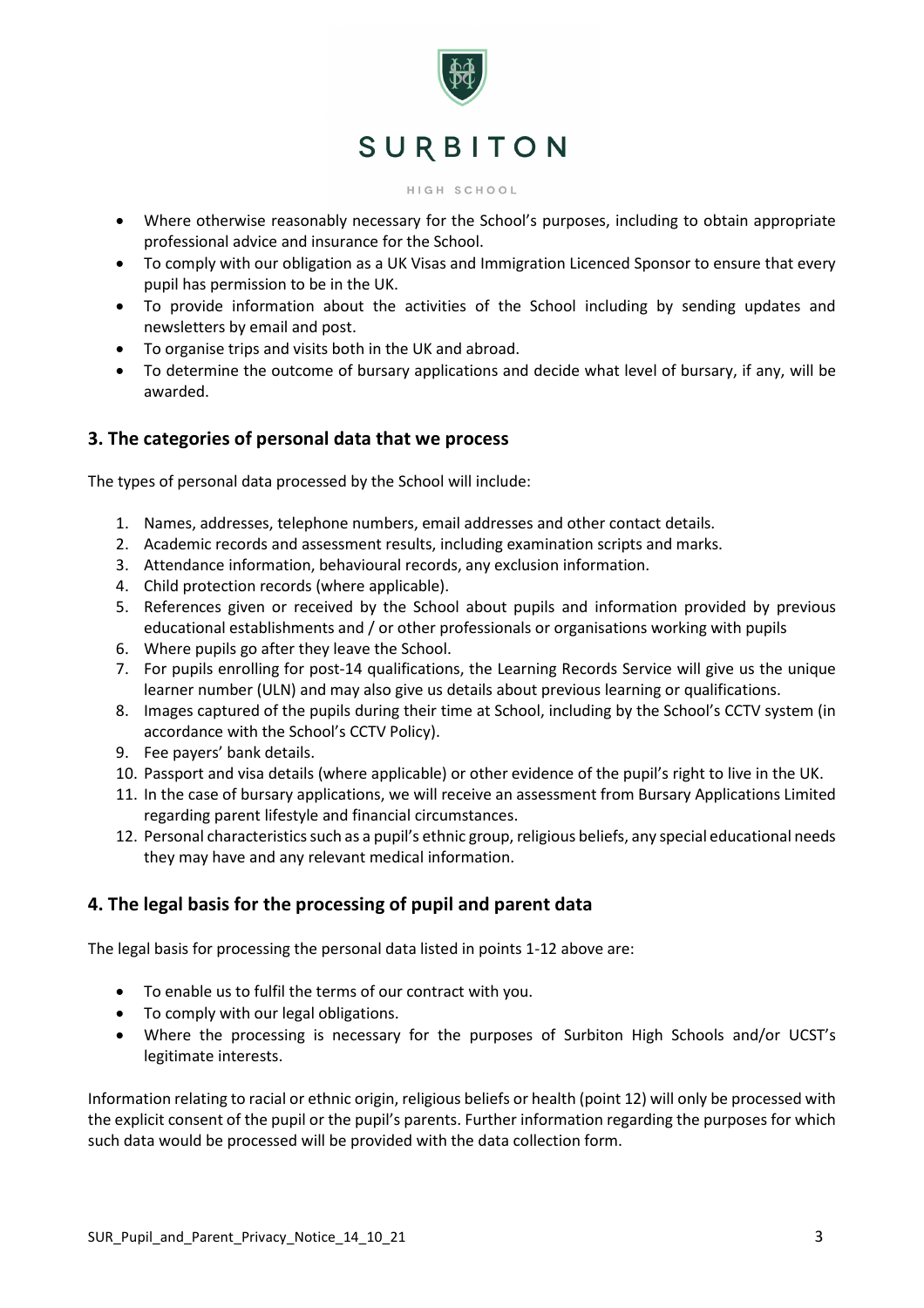

HIGH SCHOOL

## <span id="page-3-0"></span>**5. Data Retention Periods**

The pupil's educational record will move with the pupil to their next school. Where the School is the last school that the pupil attends the records will be kept until the pupil is 25 years old.

Admissions information will be retained for 6 years.

Information relating to financial transactions will be kept for 7 years.

Other data will be held in accordance with our Records Retention Schedule.

## <span id="page-3-1"></span>**6. Data Security**

Surbiton High School and UCST have in place technical and organisational measures that ensure a level of security appropriate to the sensitive nature of the personal data that we process.

## <span id="page-3-2"></span>**7. Data Processors**

We use third-party data processors to provide us with accounts software, cloud storage services, apps and software for use in the classroom and to facilitate the secure transfer of data between the School and central office. This use of data processors will only take place in compliance with the Data Protection Act 2018 and the General Data Protection Regulation. For further information, please refer to our Data Sharing Policy and Procedure.

Decisions on whether we contract with these third-party processors are subject to a robust approval process and are based on a detailed assessment of the purpose for which the data processing is required, the level and sensitivity of data involved and the arrangements in place to store and handle the data. To be granted access to pupil-level data, data processors must comply with strict terms and conditions covering the confidentiality and handling of data, security arrangements and procedures relating to the retention and use of data.

A list of the data processers currently used by Surbiton High School is available in Appendix A.

## <span id="page-3-3"></span>**8. Sharing Data with Third Parties (other data controllers)**

We may share data with the following recipients:

### **Keeping in touch and supporting the School**

We would like to share pupil and parent personal data with both our Parent Association and our Alumni Network (Green & Silver Club). We will only do so if you have signed the appropriate consent form. Details of how these groups use your personal data are given on the consent form. Consent may be withdrawn at any time by writing to [alumni@surbitonhigh.com](mailto:alumni@surbitonhigh.com)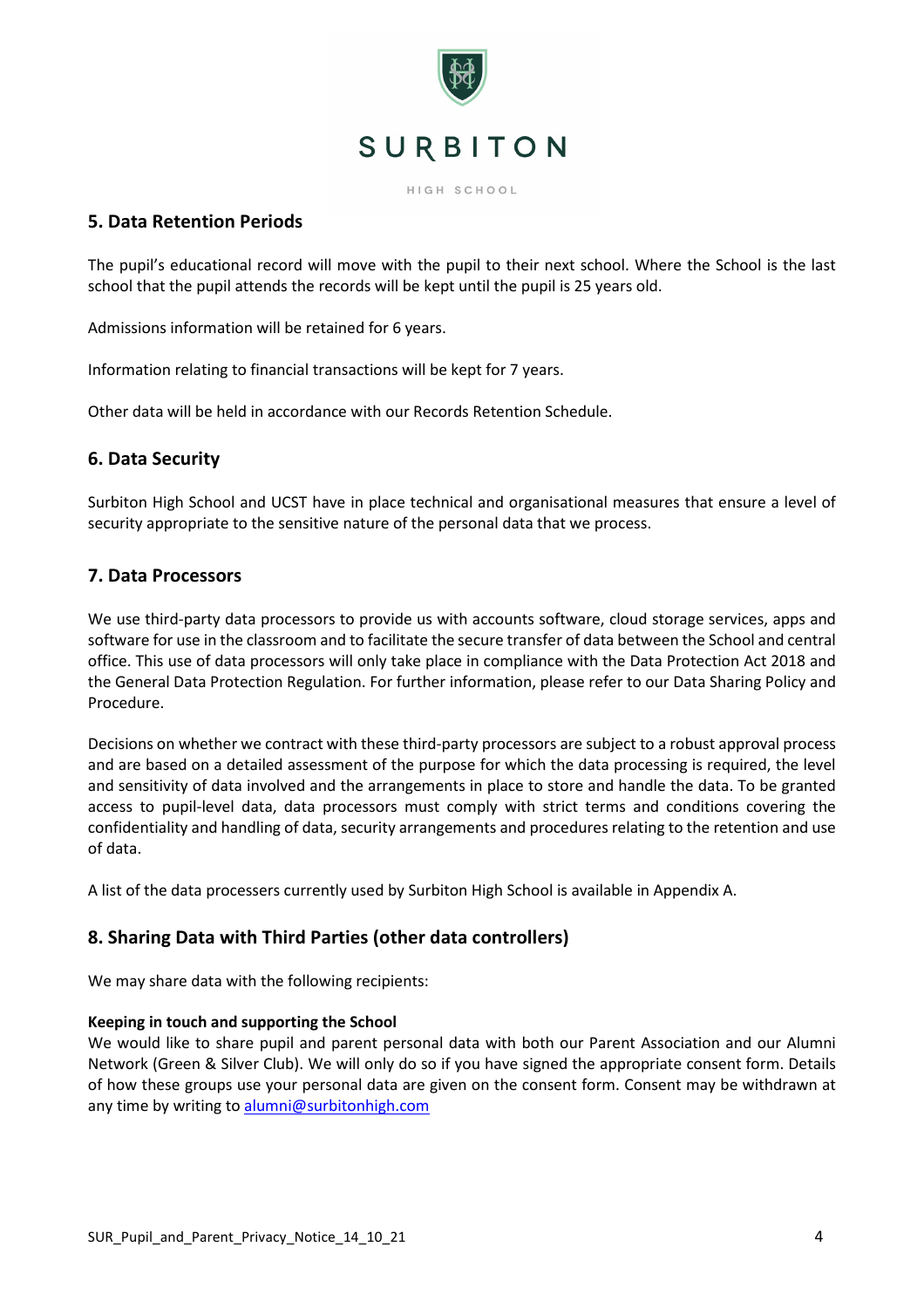

HIGH SCHOOL

#### **Careers Guidance**

We may share data with relevant organisations providing careers events and interviews, and careers competition organisers, such as NHS England. Details are shared with the Morrisby Organisation in relation to profiling and psychometric testing and Durham University (CEM) in relation to progress and value-added monitoring.

#### **Examination Boards**

We will provide information to relevant Examination Boards and the Joint Council for Qualifications (JCQ) in relation to any external examinations taken. The Examination Board will retain a copy of the data we share with them to maintain a permanent record of results achieved. The Examination Boards routinely used at Surbiton High School include AQA, CCEA, Edexcel, OCR, WJEC, ABRSM and Trinity College London.

#### **References**

We will provide references and information regarding outstanding fees and payment history to any other educational institution that the pupil proposes to attend. We will also provide references to potential employers of current and past pupils.

#### **Insurance**

If you choose to participate in the voluntary fees refund scheme, you will be asked to complete application forms provided by our insurance broker, Marsh Ltd, for the purpose of administering the scheme. In the event of a claim, we will provide information direct to Marsh Ltd. If you choose to take out medical insurance through the School, you apply online direct with AXA PPP to enable them to administer the medical insurance scheme. The School uses Zurich Insurance PLC to administer our travel insurance for School trips. In the event of a claim we will provide relevant information to Zurich in relation to this and you may be asked to provide documentary evidence as appropriate. Our iPad insurance is administered by Summit Insurance Services Ltd trading as Compucover through our iPad leasing scheme provided by Albion Computers Plc. In the event of a lost or damaged iPad we will provide the relevant pupil's name in relation to any claim submitted.

### **School Inspections**

On request we will share academic records with inspectors from the Independent Schools Inspectorate (ISI) and Ofsted.

#### **Redwood Collections**

When fees are unpaid we may share parental contact details and fee payment history with Redwood Collections, our debt collection agency. We will write to you to inform you that we may do this prior to taking such action.

#### **UK Visas and Immigration**

UCST is a Tier 4 Immigration Sponsor. As such we may be required from time to time to share personal data with UK Visas and Immigration, when they carry out sponsor inspections or when they need to assess an individual's immigration status.

#### **Department for Education**

Law requires us to pass some information about our pupils to the Department for Education (DfE). This information will, in turn, then be made available for use by the Local Authority. DfE may also share pupil level personal data that we supply to them, with third parties. This will only take place where legislation allows it to do so and in compliance with Data Protection Laws.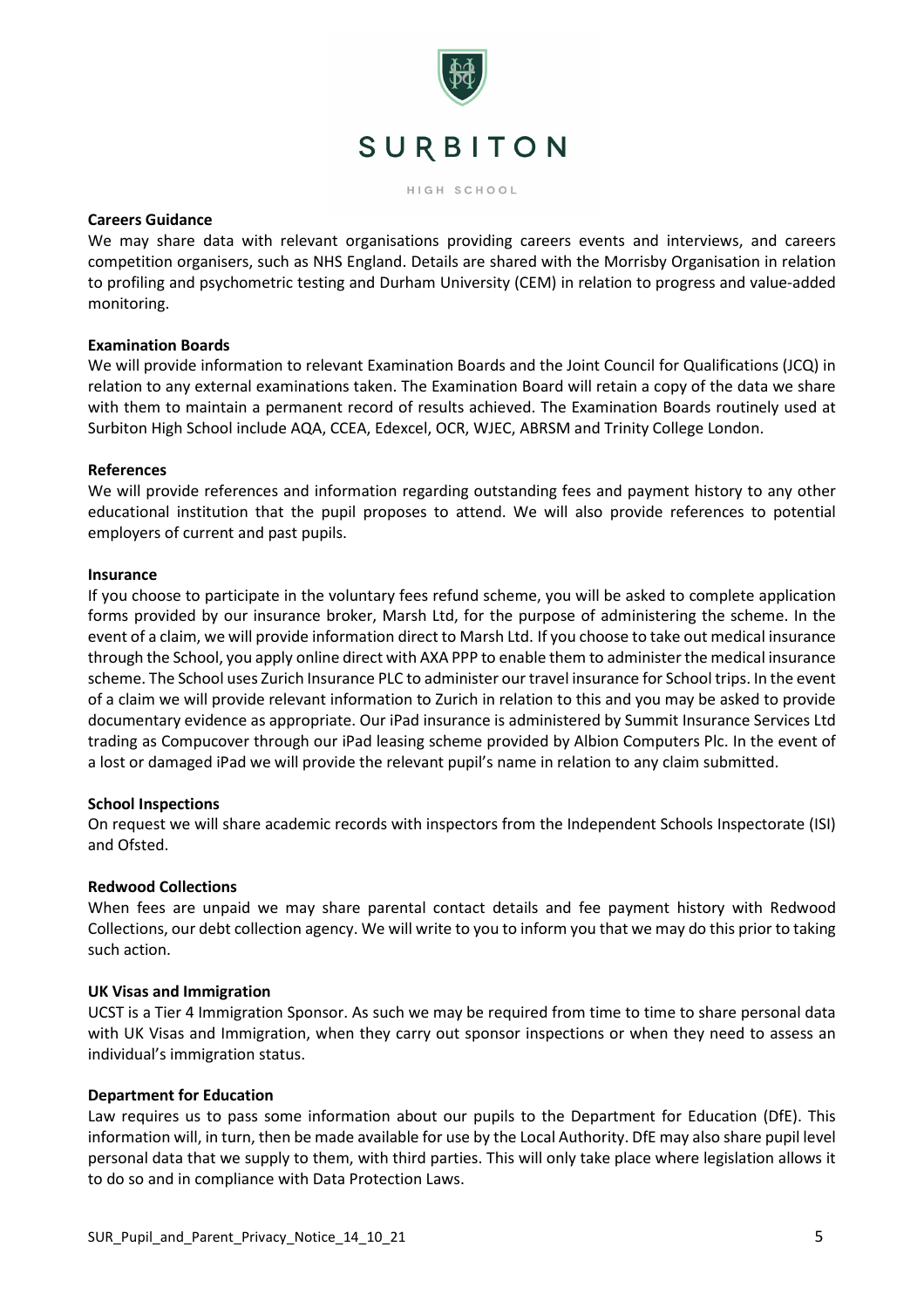

#### HIGH SCHOOL

Decisions on whether DfE releases this personal data to third parties are subject to a robust approval process and are based on a detailed assessment of who is requesting the data, the purpose for which it is required, the level and sensitivity of data requested and the arrangements in place to store and handle the data. To be granted access to pupil level data, requestors must comply with strict terms and conditions covering the confidentiality and handling of data, security arrangements and procedures relating to the retention and use of data.

For more information on how this sharing process works, please visit: <https://www.gov.uk/guidance/national-pupil-database-apply-for-a-data-extract>

For information on which third-party organisations (and for which project) pupil level data has been provided to, please visit:<https://www.gov.uk/government/publications/national-pupil-database-requests-received>

If you need more information about how our local authority and / or DfE collect and use your information, please visit:

- our local authority at<https://www.kingston.gov.uk/>
- the DfE website at<https://www.gov.uk/data-protection-how-we-collect-and-share-research-data>

We will not give information about our pupils to any other third parties without your consent unless the law and our policies allow us to do so.

## <span id="page-5-0"></span>**9. Rights of the Data Subject**

Data protection legislation gives individuals certain rights which are detailed below. If you wish to exercise these rights, please contact [data.protection@surbitonhigh.com](mailto:data.protection@surbitonhigh.com)

#### **Right of access to personal data "subject access request"**

You have the right to access the personal data that the School holds about you. If a child is over the age of 12, they will need to make the request themselves or give us authority to deal with a parent or guardian on their behalf. We take the security of personal data seriously, so we may ask you for proof of identity to verify that you are entitled to the information requested.

#### **Right to withdraw consent**

Where we have obtained your consent to specific processing activities you may withdraw this consent at any time.

#### **Right to rectification**

You have the right to have the personal data that we hold about you rectified if it is inaccurate or incomplete. We will respond to such requests within one month.

#### **Right to erasure**

You have the right to have personal data erased in certain specific circumstances. If you make such a request, we will consider whether the right to erasure applies and give you a full and reasoned response.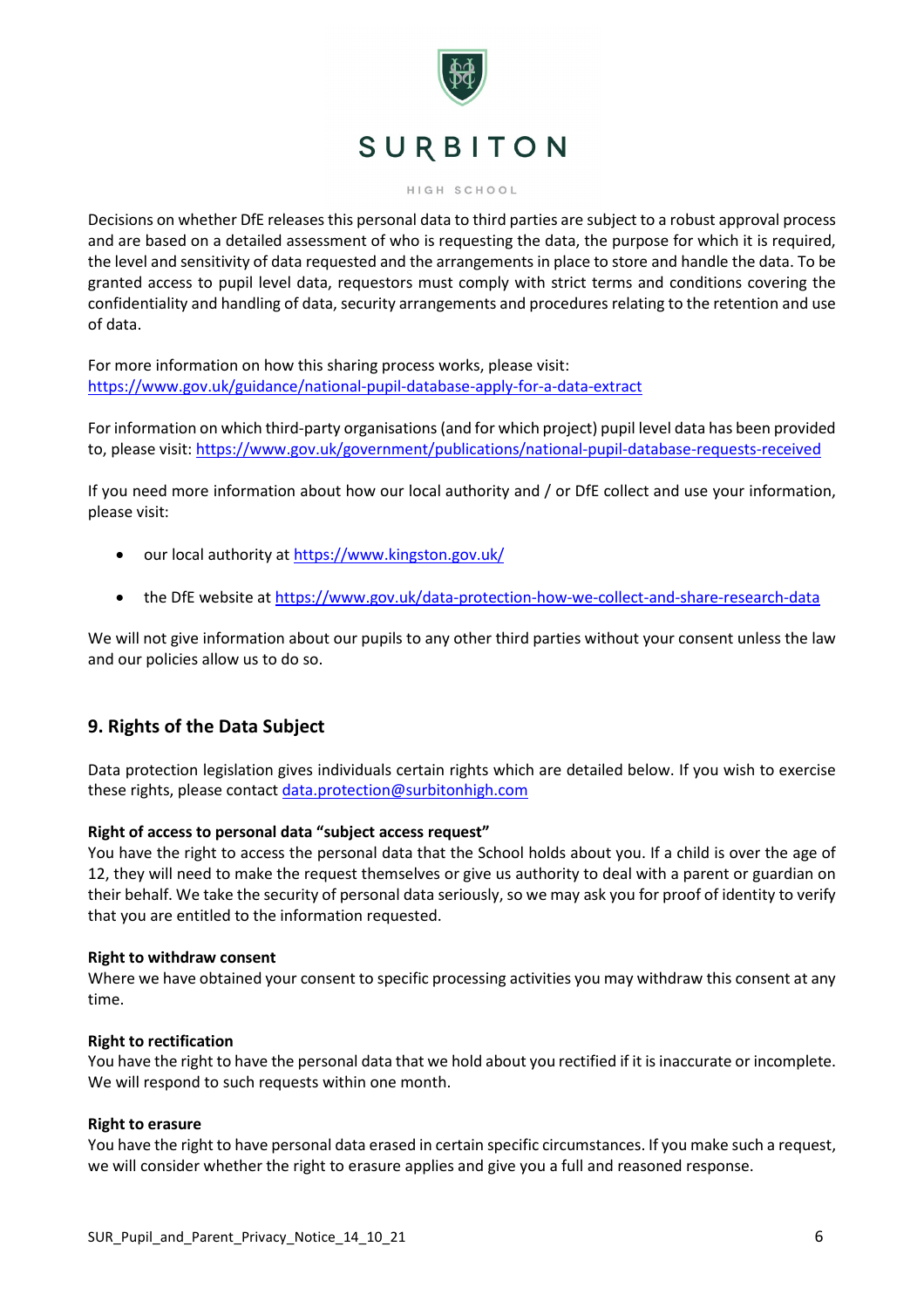

HIGH SCHOOL

#### **Right to restrict processing**

In certain circumstances you have the right to request that we restrict the processing of your personal data. If you make such a request, we will consider whether the right to restrict processing applies and give you a full and reasoned response.

If you disagree with a decision that we have taken regarding the processing of your personal data please contact UCST's Data Protection Officer, Alison Hussain, on 01832 864538 or [company.secretary@unitedlearning.org.uk](mailto:company.secretary@unitedlearning.org.uk)

You also have the right to lodge a complaint with the information Commissioners Office on 0303 123 1113 or <https://ico.org.uk/for-the-public/>

### <span id="page-6-0"></span>**10. Document Information**

| <b>Version Number</b>                     | 4                                                                              |
|-------------------------------------------|--------------------------------------------------------------------------------|
| Reason for amendment                      | Annual review; updates to Data Controller and Data<br><b>Processor lists</b>   |
| Name of owner/author                      | Marinke Overwater, Data Protection Lead                                        |
| Name of individual/department responsible | Marinke Overwater, Data Protection Lead                                        |
| <b>Target Audience</b>                    | Public                                                                         |
| Date issued                               | 14 <sup>th</sup> October 2021                                                  |
| Where available                           | United Hub, MIS, School Website                                                |
| <b>Review Date</b>                        | October 2022<br>This is an organic document which will be<br>regularly updated |